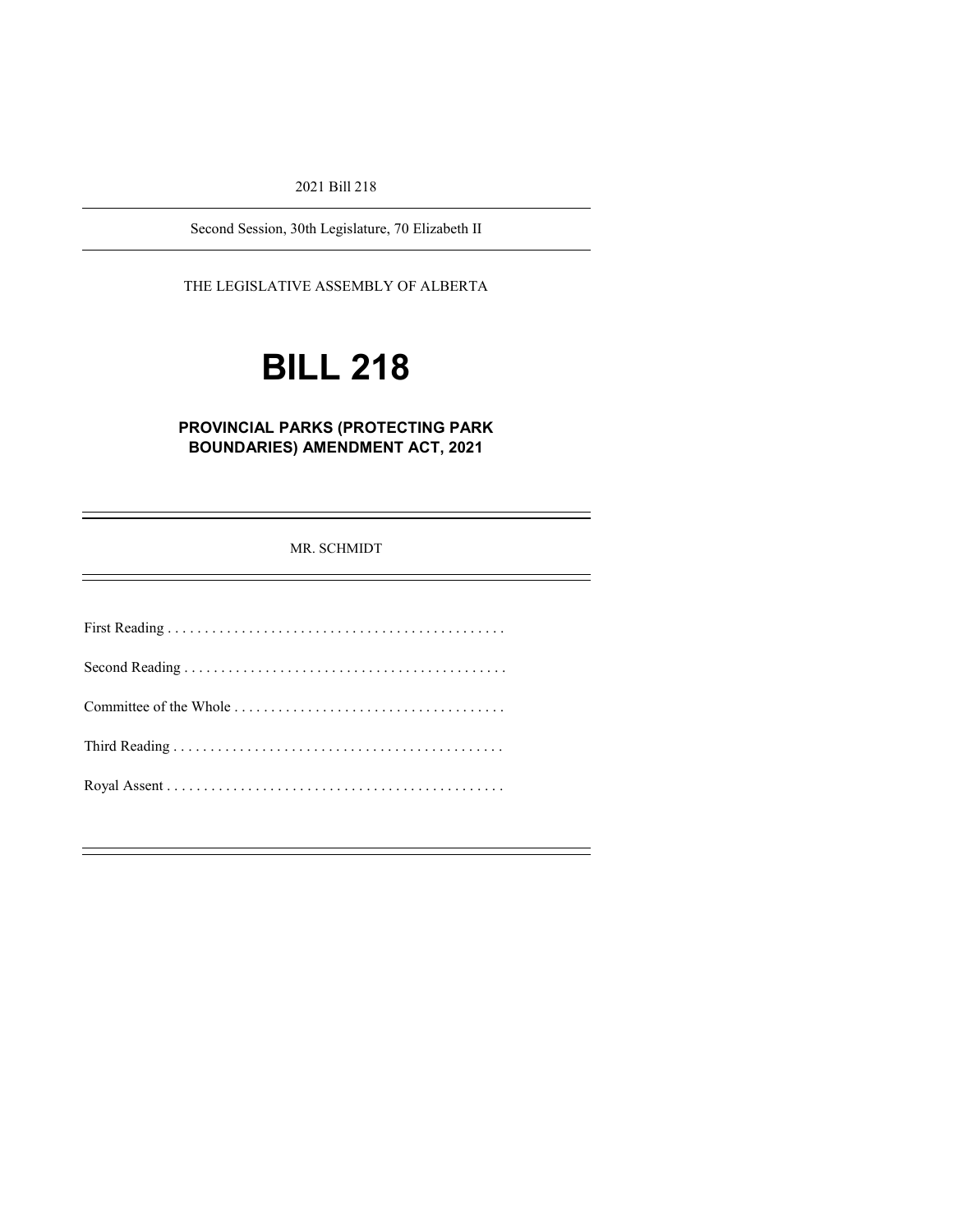*Bill 218 Mr. Schmidt*

# **BILL 218**

#### 2021

#### **PROVINCIAL PARKS (PROTECTING PARK BOUNDARIES) AMENDMENT ACT, 2021**

*(Assented to , 2021)*

HER MAJESTY, by and with the advice and consent of the Legislative Assembly of Alberta, enacts as follows:

#### **Amends RSA 2000 cP-35**

- **1(1) The** *Provincial Parks Act* **is amended by this Act.**
- **(2) Section 1(1) is amended**
	- **(a) in clause (l) by striking out** "or decreased"**;**
	- **(b) by adding the following after clause (m):**
		- (m.1) "park order" means an order made under section 6(1) or 6(2);
	- **(c) in clause (p) by striking out** "or decreased"**.**

#### **(3) Section 6 is amended**

- **(a) in subsection (1)(b) by striking out** "or decrease"**, and**
- **(b) by adding the following after subsection (2):**

**(3)** The Lieutenant Governor in Council may, in respect of a park order, undertake any of the actions described in subsection (4) only if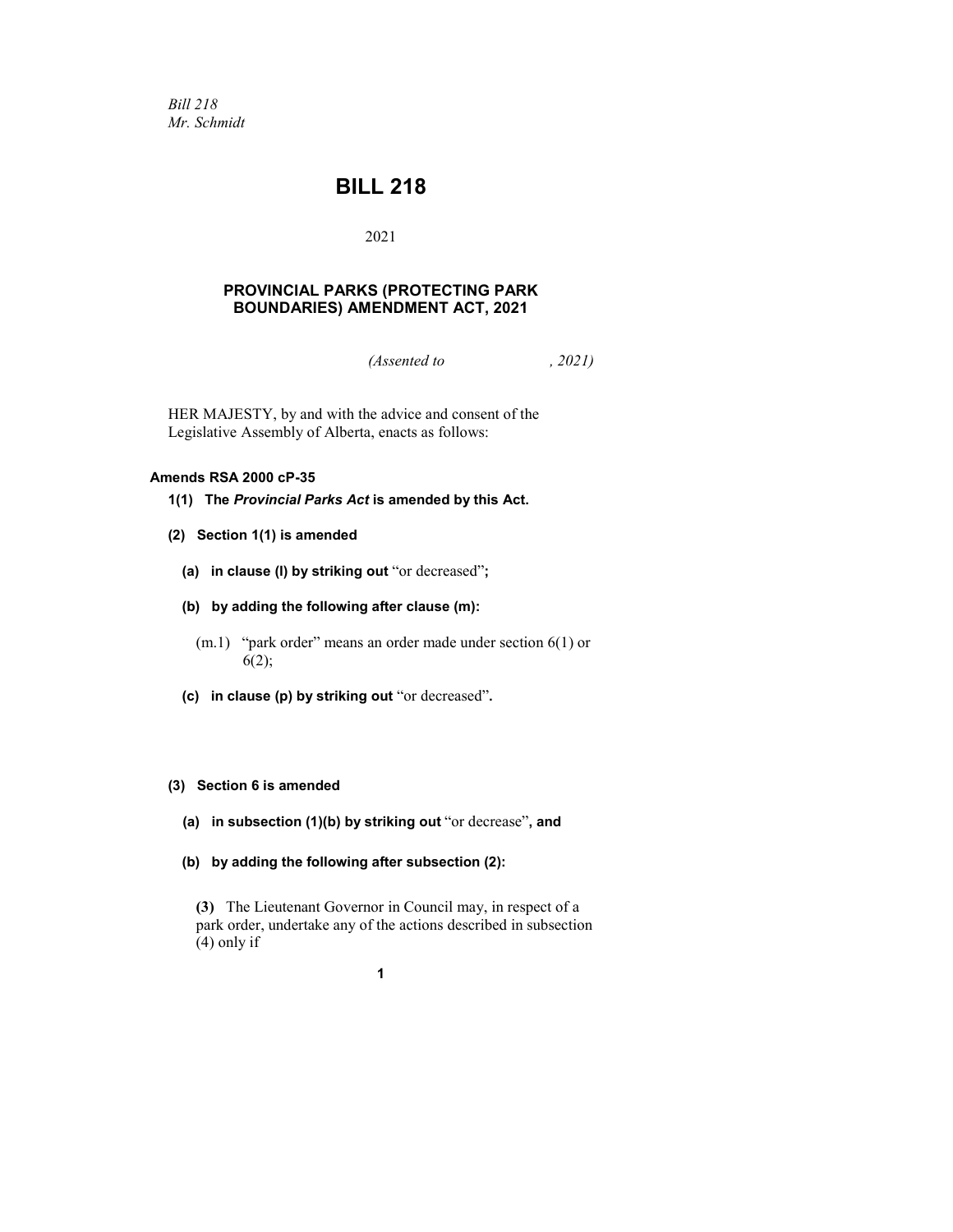#### **Explanatory Notes**

#### **Provincial Parks Act**

- **1**(1) Amends chapter cP-35 of the Revised Statutes of Alberta 2000.
- (2) Section 1(1) presently reads in part:
	- *1(1) In this statute,*
		- *(l) "park" means land designated as a provincial park, as increased or decreased where applicable, under section 6(1) and includes a provincial park referred to in section 6(2);*
		- *(m) "park administrative officer" means a person who occupies that office by virtue of section 2;*
		- *(p) "recreation area" means land designated as a provincial recreation area, as increased or decreased where applicable, under section 6(1);*
- (3) Section 6 presently reads in part:
	- *6(1) The Lieutenant Governor in Council may by order*
		- *(b) increase or decrease the area of a provincial park or provincial recreation area.*

*(2) Provincial parks designated pursuant to any predecessor of this Act continue as designated parks under this Act.*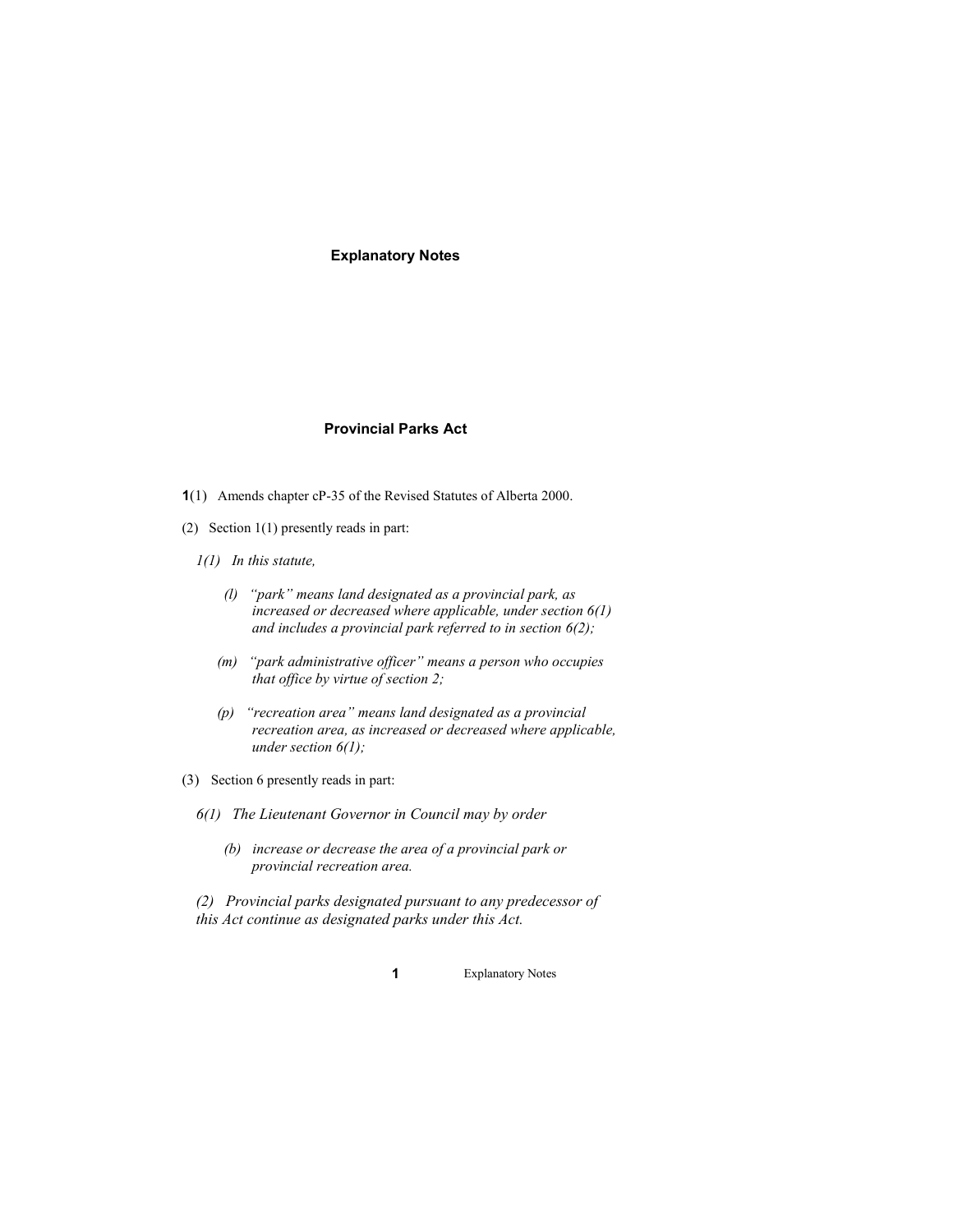- (a) the Minister conducts a public consultation in respect of the proposed action in accordance with section 6.1(2),
- (b) at least 7 days and no more than 30 days after completing the public consultation, the Minister tables in the Legislative Assembly a report setting out the proposed action, and
- (c) within 30 days of the tabling of the report, the Legislative Assembly passes a resolution adopting that report.

**(4)** The Lieutenant Governor in Council may, in respect of a park order and only to the extent specified in the report adopted by the Legislative Assembly that relates to that order, undertake any of the following actions:

- (a) amend the park order
	- (i) to decrease the area of a park or recreation area, or
	- (ii) to vary the prescribed class of the park or recreation area;
- (b) repeal the park order.

**(5)** For greater certainty, a report referred to in subsection (3)(b) may relate to only one park or recreation area.

#### **(4) The following is added after section 6:**

#### **Public consultation on amendment or repeal 6.1(1)** In this section,

- (a) "consultation period", in respect of a consultation under this section, means the period referred to in subsection  $(2)(b)$  that applies to the consultation;
- (b) "interested person" means a person who requests, in the form and manner that the Minister directs, notice of consultations conducted under this section.

**(2)** The Minister must, in respect of each proposed action referred to in section 6(4), conduct a public consultation on the proposed action that includes at least each of the following: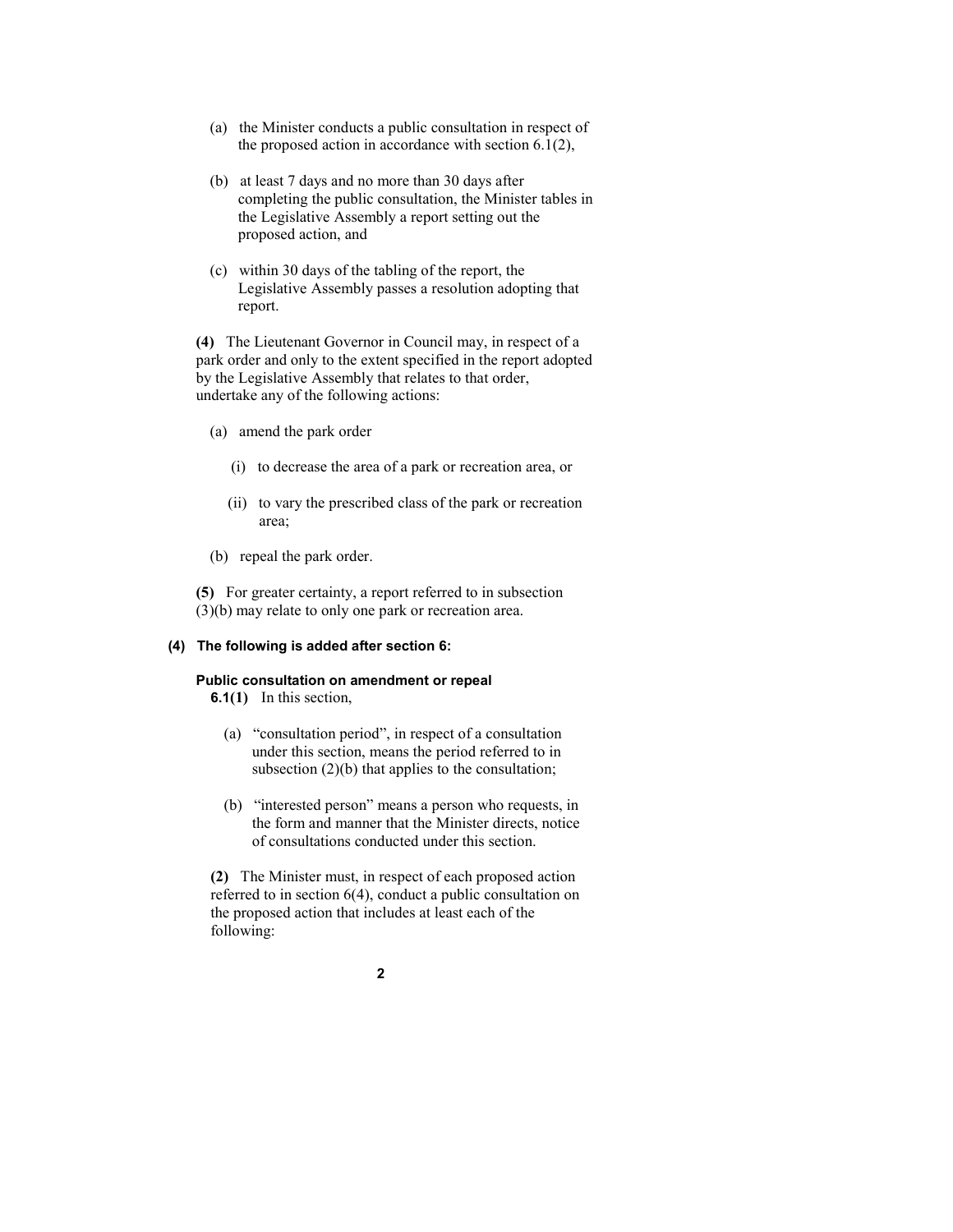(4) Public consultation on amendment or repeal.

**2** Explanatory Notes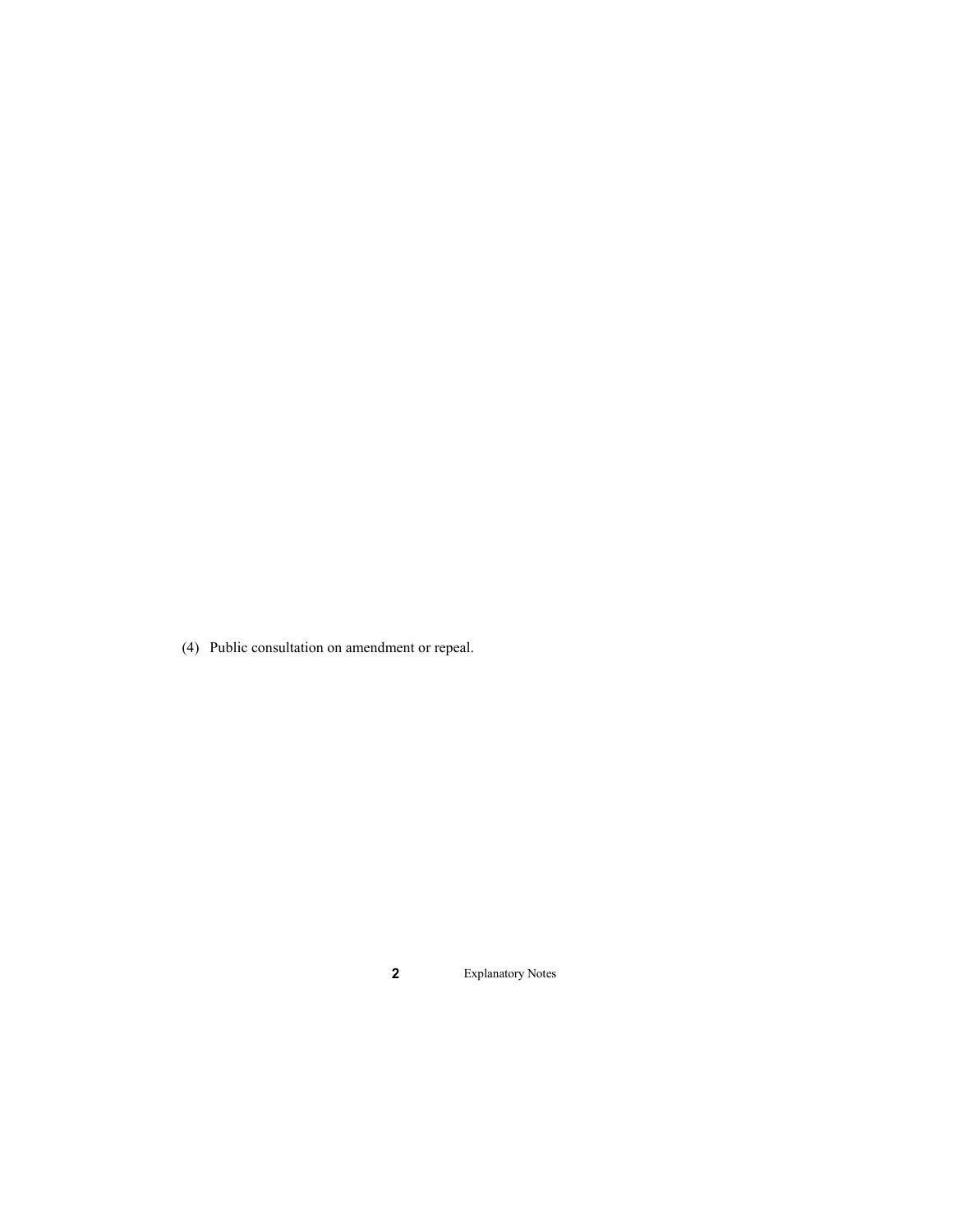- (a) the provision of a notice of consultation, in accordance with subsection (3), to interested persons at least 7 days before the start of the consultation period;
- (b) for a period of at least 60 days
	- (i) the publication of a description of the proposed action, and the proposed legislative text required to effect the proposed action, on the publicly accessible website of the department administered by the Minister, and
	- (ii) a reasonable opportunity for members of the public to make written submissions, in electronic and non-electronic form, to the Minister on the proposed action;
- (c) within 14 days of the last day of the consultation period, the publication on the website referred to in clause (b)(i) of a document summarizing all submissions received from members of the public on the proposed action.

**(3)** A notice of consultation must be in writing and must specify each of the following as it relates to the proposed action that is the subject matter of the consultation:

- (a) the park or recreation area that is the subject of the proposed action;
- (b) a description of the proposed action;
- (c) the consultation period that applies to the proposed action;
- (d) any other information that the Minister considers appropriate.

#### **Amends RSA 2000 cR-14**

**2(1) The** *Regulations Act* **is amended by this section.**

**(2) Section 8(1)(g) is amended by striking out** "orders" **and substituting** "orders, other than orders made under section 6 of the *Provincial Parks Act*,"**.**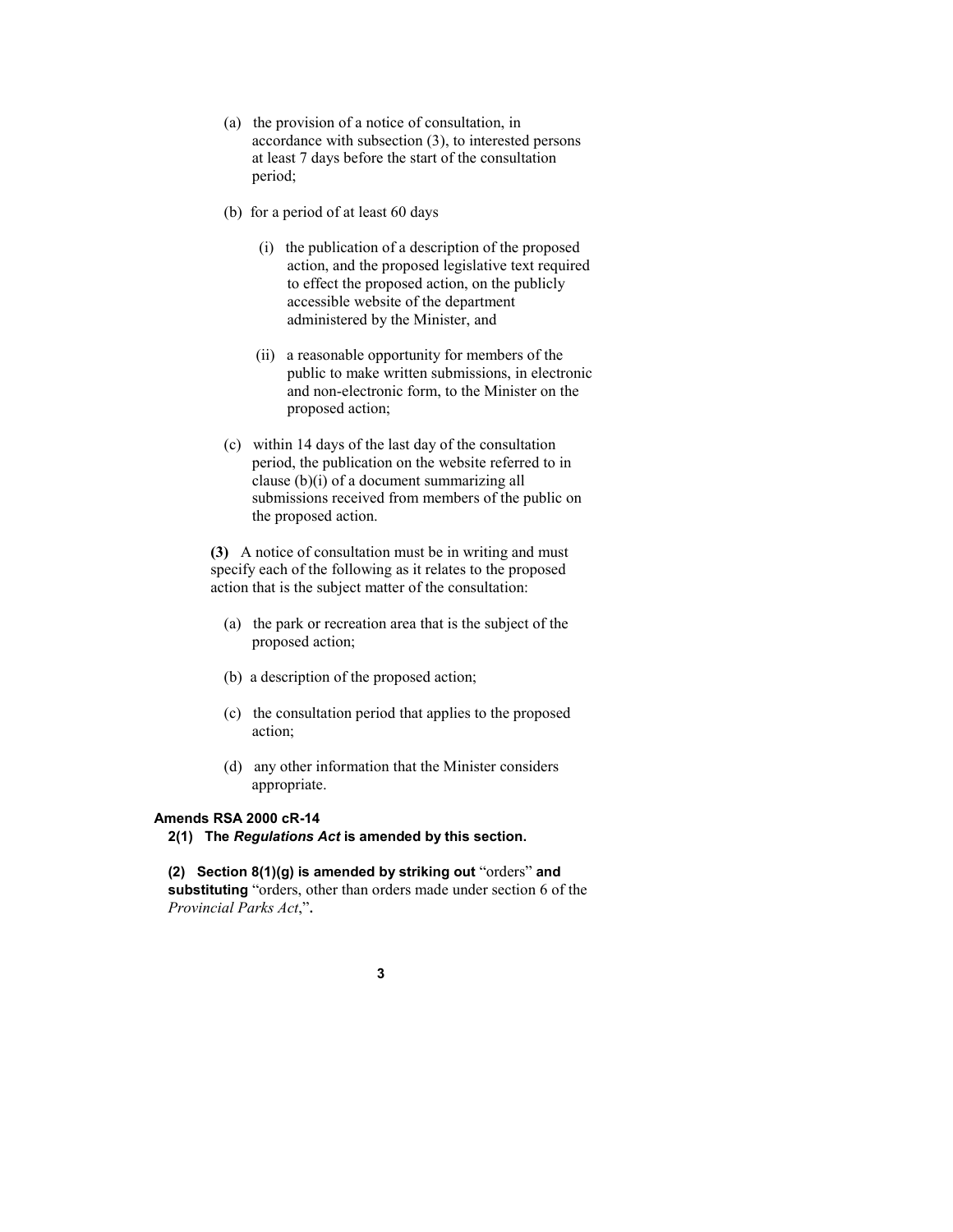## **Regulations Act**

- **2**(1) Amends chapter cR-14 of the Revised Statutes of Alberta 2000.
- (2) Section 8(1) presently reads in part:
	- *8(1) The Lieutenant Governor in Council may make regulations*

**3** Explanatory Notes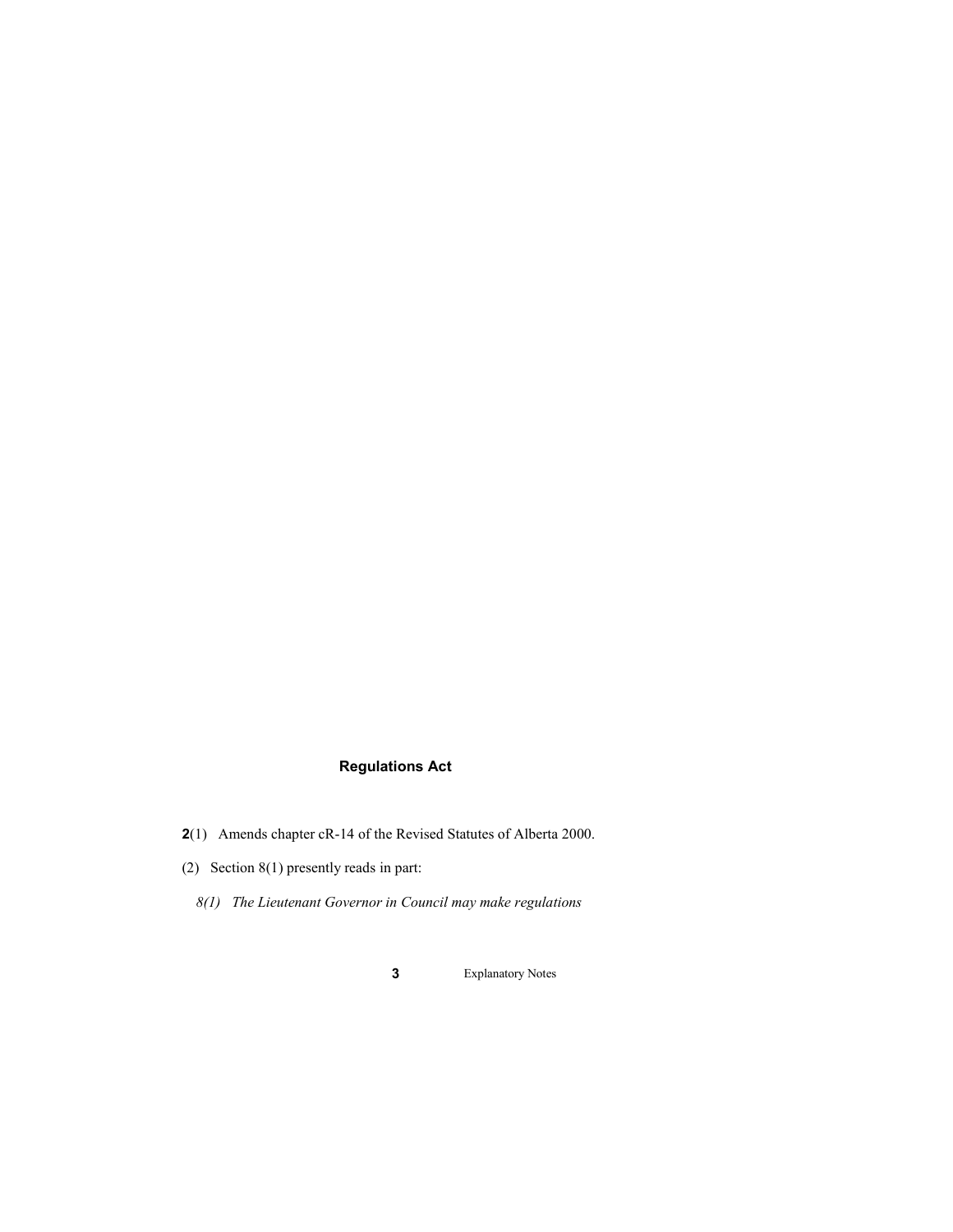#### **Amends AR 288/1999**

**3(1) The** *Regulations Act Regulation* **(AR 288/1999) is amended by this section.**

- **(2) The following sections are repealed:**
	- **(a) section 17(1)(m);**
	- **(b) section 17(3);**
	- **(c) section 17(4).**

#### **Transitional**

**4** Within 6 months of the coming into force of this Act, each order made under section 6 of the *Provincial Parks Act* must be treated as a regulation made under the *Regulations Act*.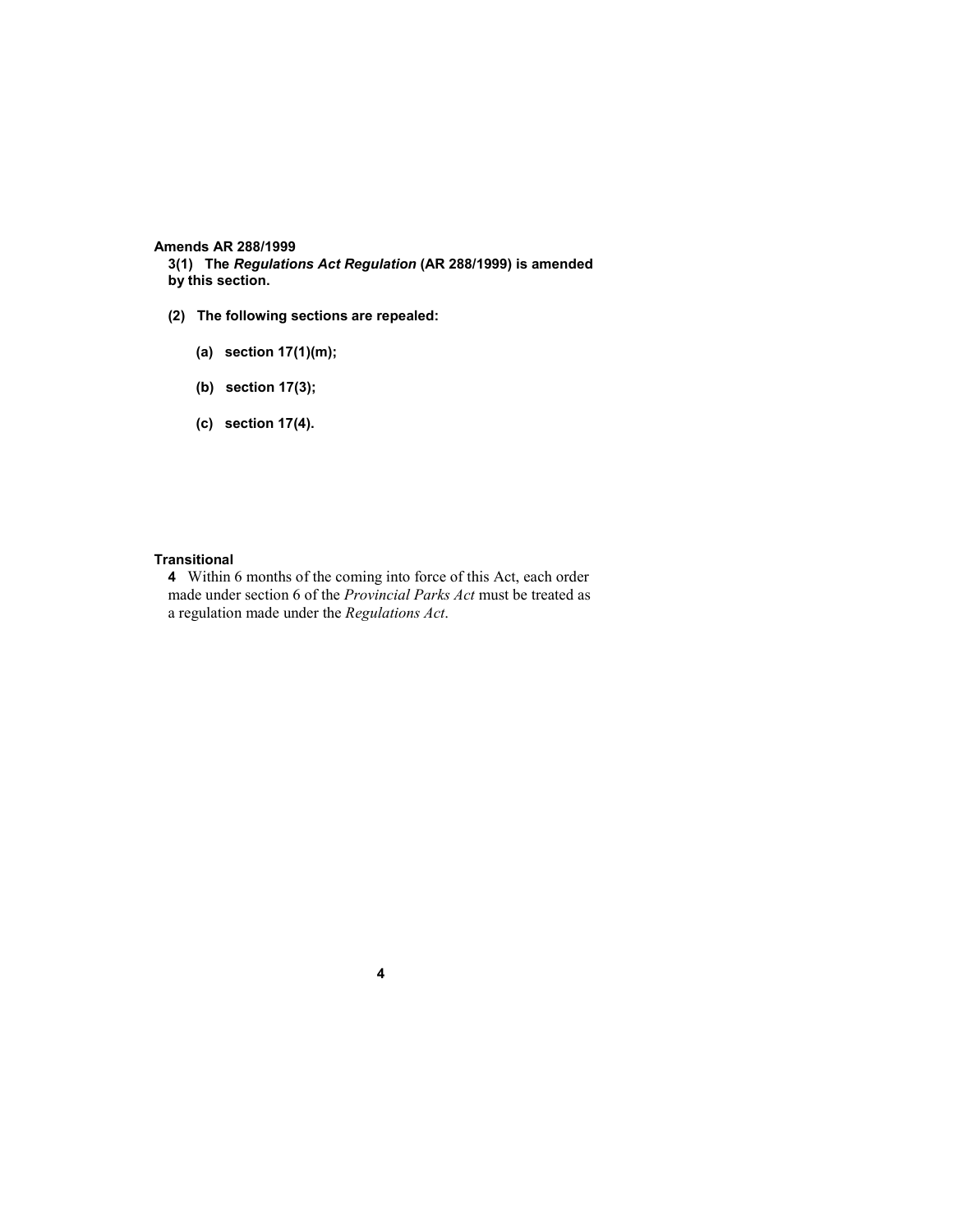*(g) exempting any regulations, rules, orders or bylaws or any class of them from the provisions of this Act;*

#### **Regulations Act Regulation**

- **3**(1) Amends Alberta Regulation 288/1999.
- (2) Sections  $17(1)(m)$ ,  $17(3)$  and  $17(4)$  presently read:
	- *17(1) The following are exempt from the application of the Act:*
		- *(m) all orders made by the Lieutenant Governor in Council under section 6 of the Provincial Parks Act;*

*(3) An order or regulation referred to in subsection (1)(m) must be published in Part I of The Alberta Gazette.*

*(4) An order or regulation referred to in subsection (1)(m) that was made before the coming into force of this subsection and was published in Part II of The Alberta Gazette is considered to have been published within the meaning of subsection (3).*

**4** Transitional.